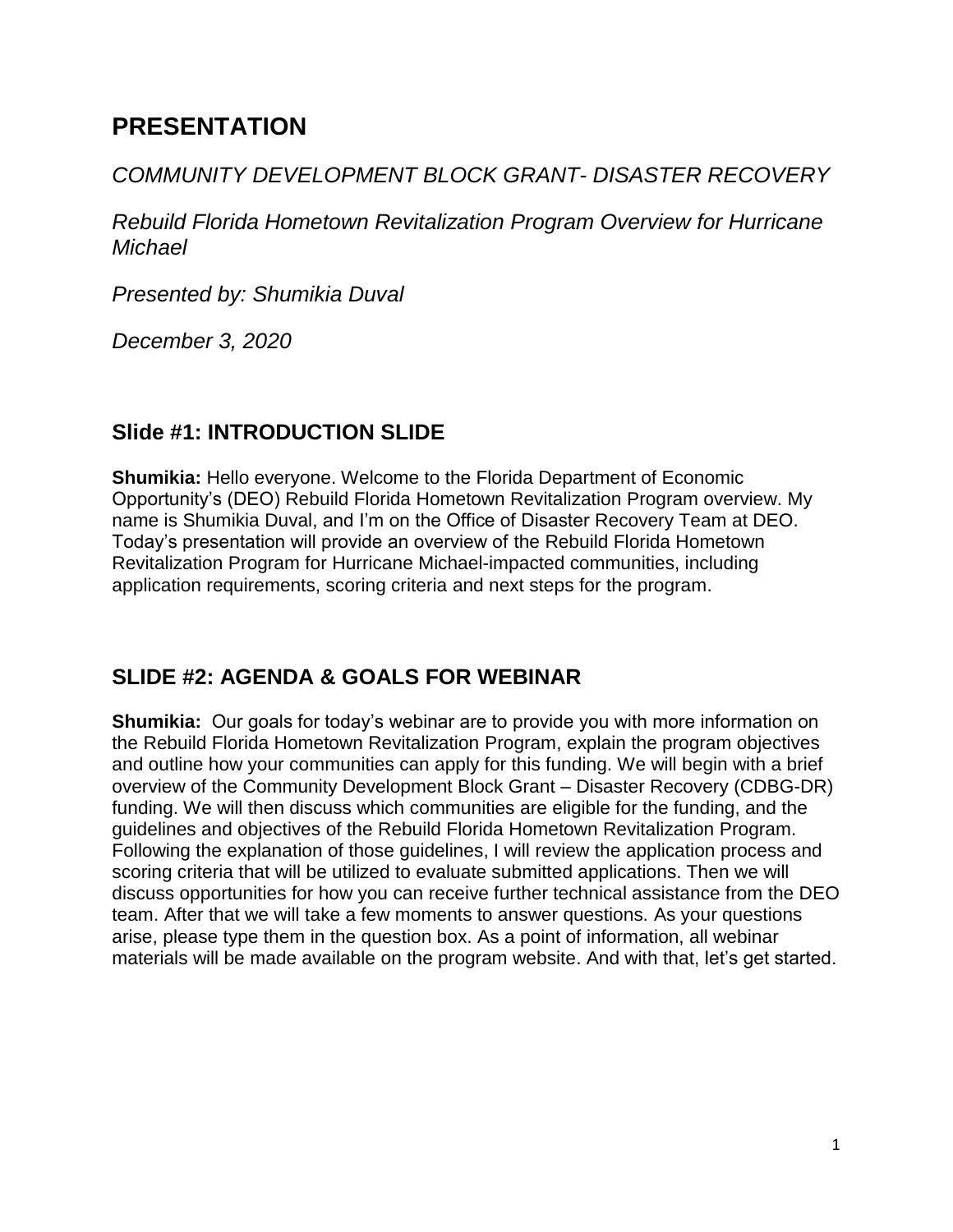### **SLIDE #3: FLORIDA DEO: OFFICE OF DISASTER RECOVERY**

**Shumikia:** DEO is the primary state partner of the U.S. Department of Housing and Urban Development (HUD). We administer many HUD grant programs which include Community Development Block Grants. The Office of Disaster Recovery is a branch within DEO that oversees CDBG-DR funding for hurricanes Hermine, Matthew, Irma and Michael, as well as the CDBG-Mitigation program. Rebuild Florida is a program of DEO created with federal funding to help Florida's long-term recovery efforts from the devastating impacts of recent storms. The CDBG-DR allocation for Hurricane Michael totals \$735 million.

# **SLIDE #4: CDBG-DR OVERVIEW/TIMELINE**

**Shumikia:** As we are all well-aware, Hurricane Michael made landfall in the Florida Panhandle in October of 2018. In May of 2019, HUD announced \$448 million in CDBG-DR funding, followed by an additional \$287 million in December of that year. On January 2, 2020, HUD published the Federal Register necessary for the state of Florida to develop its federally-required Action Plan to access the funding. In February of this year, DEO hosted several public outreach meetings throughout Hurricane Michaelimpacted communities and hosted a webinar to seek feedback on development of the State Action Plan. In March, DEO posted an initial draft of the State Action Plan for public comment and submitted the State Action Plan to HUD on May 14, 2020, months ahead of schedule. The State Action Plan was approved by HUD on June 26, 2020 and since then DEO has launched the following Rebuild Florida programs on your screen.

# **SLIDE #5: MOST IMPACTED AND DISTRESSED (MID) AREAS**

**Shumikia**: HUD designated Bay, Calhoun, Franklin, Gadsden, Gulf, Jackson, Liberty, Wakulla and Washington counties as Most Impacted and Distressed (MID) areas. The state of Florida then designated an additional three counties, Holmes, Leon and Taylor, as the remaining MID areas. According to the guidelines set by the Federal Register, at least 80% of the allocated funds must be spent in HUD-designated MID areas, shown in green on the map. The remaining funding can be spent in state-designated MID areas, shown in blue on the map.

#### **SLIDE #6: Rebuild Florida Programs for Hurricane Michael Recovery**

**Shumikia:** DEO will use the allocated funding to launch six disaster recovery programs in the HUD and state-designated MID areas. The Rebuild Florida General Infrastructure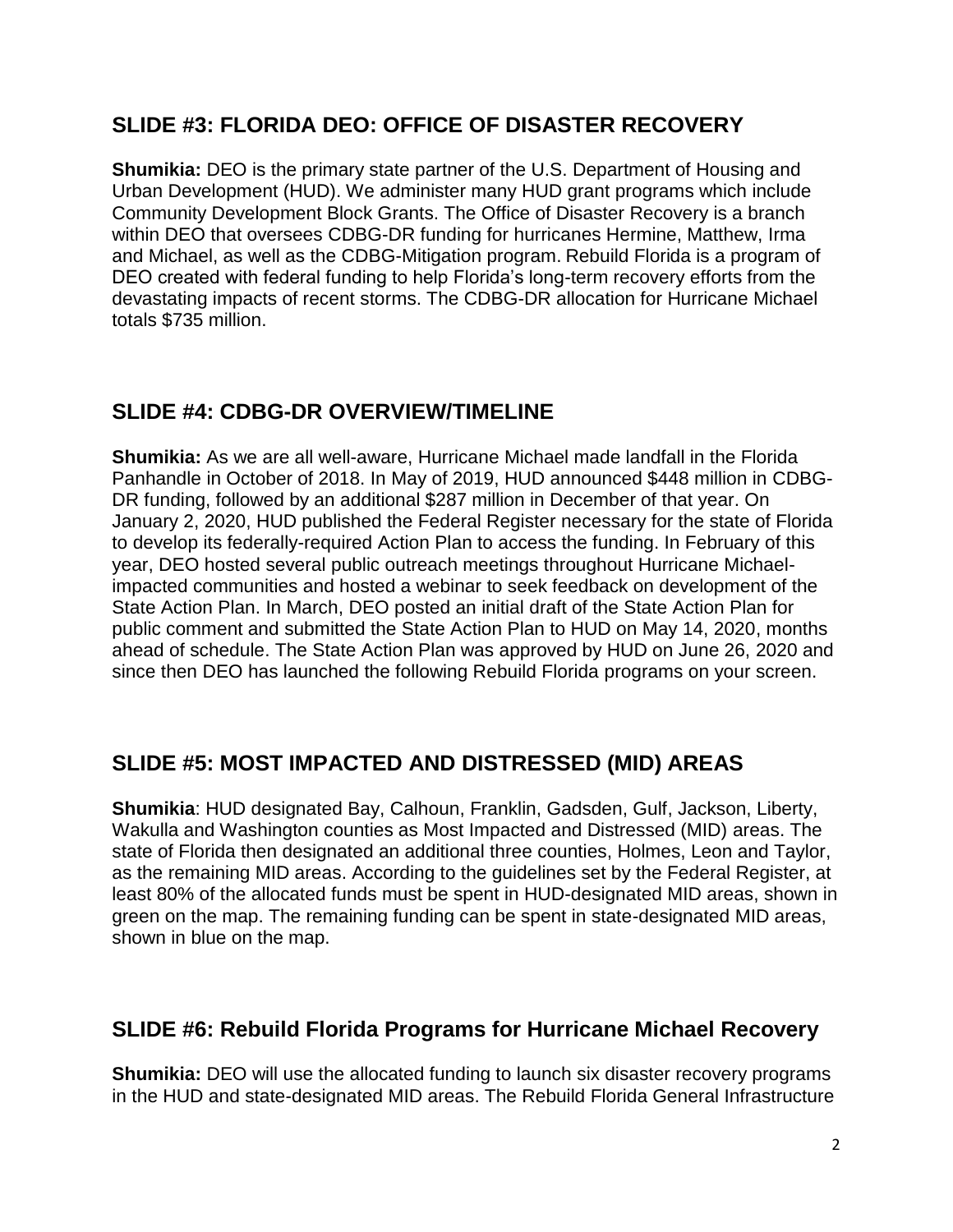Repair Program, which launched on September 2, 2020, is designed to fund infrastructure restoration and improvement projects in communities impacted by Hurricane Michael. The Rebuild Florida Hometown Revitalization Program, which launched on November 18, will support the recovery of economic activity in commercial areas of impacted towns and cities, facilitating the return and recovery of businesses, jobs and provision of goods and services to the community. The Rebuild Florida Workforce Recovery Training Program, launched on October 2, will provide funding opportunities for local workforce development boards, educational institutions and technical centers located in the communities most impacted by Hurricane Michael to train new workers in construction trades. The Rebuild Florida Voluntary Home Buyout Program, which launched on August 17, 2020, is designed to encourage risk reduction through the purchase of residential property in high flood-risk areas to help reduce the impact of future disasters. Local governments that are within the federal and state designated MID areas are eligible to apply for funding. Additionally, on October 5, DEO launched the Rebuild Florida Technical Assistance Grant Program which is designed to help Fiscally Constrained Counties impacted by Hurricane Michael access Rebuild Florida's long-term disaster recovery programs by providing assistance with application development, including project identification, project cost determination, and scope of work preparation.

Lastly, The Rebuild Florida Housing Repair and Replacement Program, will repair, replace or reconstruct homes damaged by Hurricane Michael.

#### **SLIDE #7: Rebuild Florida Hometown Revitalization Program**

**Shumikia:** As we previously stated, the Rebuild Florida Hometown Revitalization Program application cycle opened on November 18 and the deadline to submit an application is February 16, 2021. The program has an allocation of just over \$60 million, with the minimum award amount being \$250,000 and a maximum amount of \$15 million available to eligible applicants. DEO will use a subrecipient model to administer the grant funds to eligible applicants. Those who are eligible to apply for this funding include Unit of Local Governments, State Agencies, Community Revitalization Agencies, Community Development Districts, Community Based Development Organizations or Non-Profits that primarily engages with Community Redevelopment Activities that applies in partnership with their Unit of Local Government or State Agency. Projects must benefit HUD and State designated MID areas and HUD's national objectives of benefiting Low- and Moderate-Income (LMI) persons, slum and blight and/or Urgent Need must be accounted for in all project proposals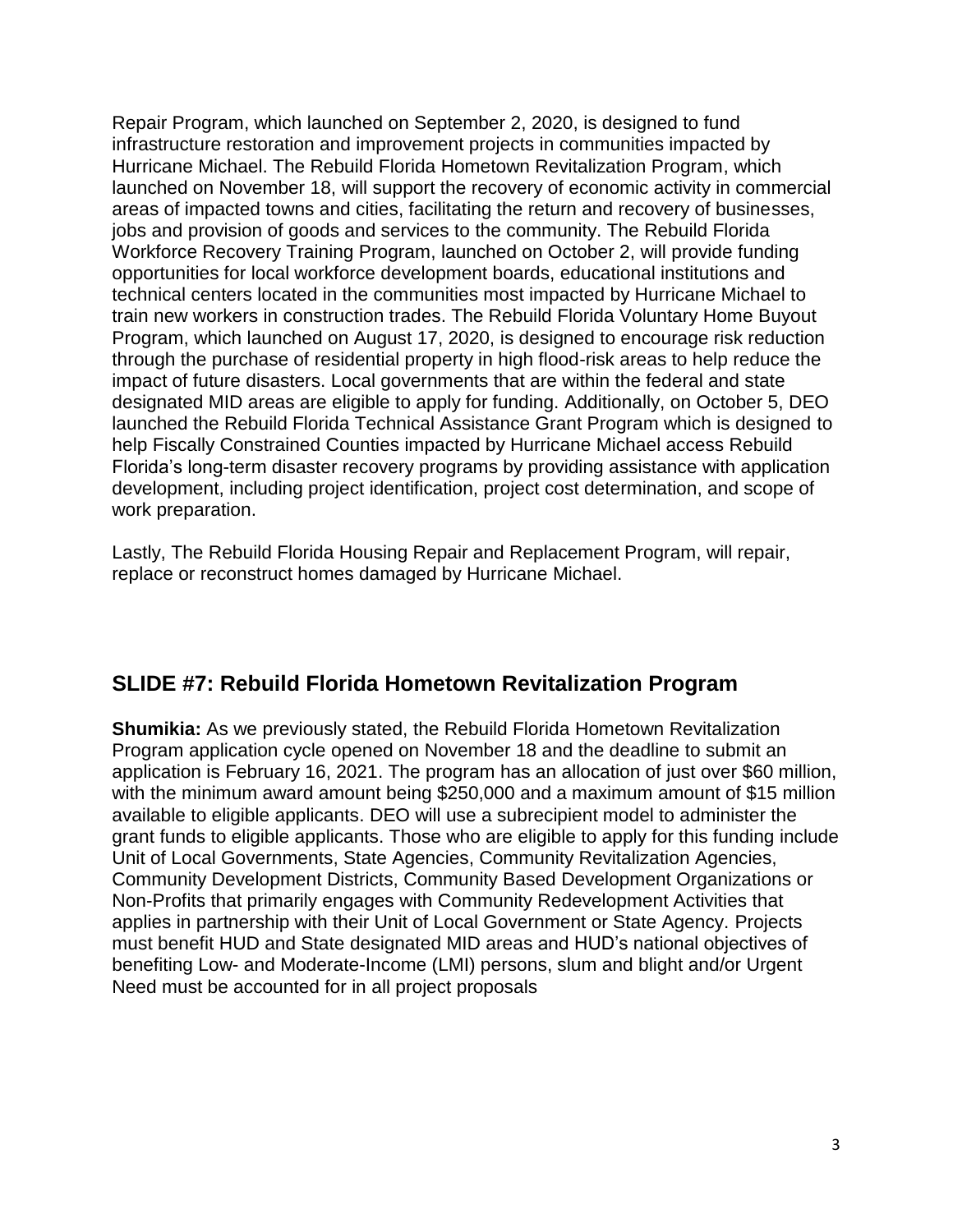## **SLIDE #8: Eligible Activities**

**Shumikia:** To be eligible for consideration of funding, projects must align with CDBG-DR requirements and priorities as outlined in the Action Plan and the Federal Register, including but not limited to those listed on your screen:

HRP awards are for the revitalization of a designated commercial district that has been damaged by Hurricane Michael.

Projects may focus on the physical revitalization of a commercial district through rehabilitation, reconstruction, or demolition.

Eligible uses of funds include, but are not limited to:

• Public facility improvements, including streetscapes, lighting, sidewalks, and other physical improvements to commercial areas;

• Acquisition, demolition, site preparation, or rehabilitation of commercial structures carried out by a unit of local government;

• Assistance to small businesses for rehabilitation and physical improvements to their places of business; and

• Façade improvements to private or public structures in commercial areas.

#### **SLIDE #9: Ineligible Uses of Funding**

Ineligible activities under the Rebuild Florida Hometown Revitalization Program include:

- Working capital, operational capital or start-up capital for a business or business incubator.
- New construction of a commercial building that was not present prior to Hurricane Michael.
- Purchase of equipment.
- Inventory, furnishings, equipment or similar items provided to a business that are not related to improvements of real property.
- Acquisition of property via Eminent Domain.
- General government expenses.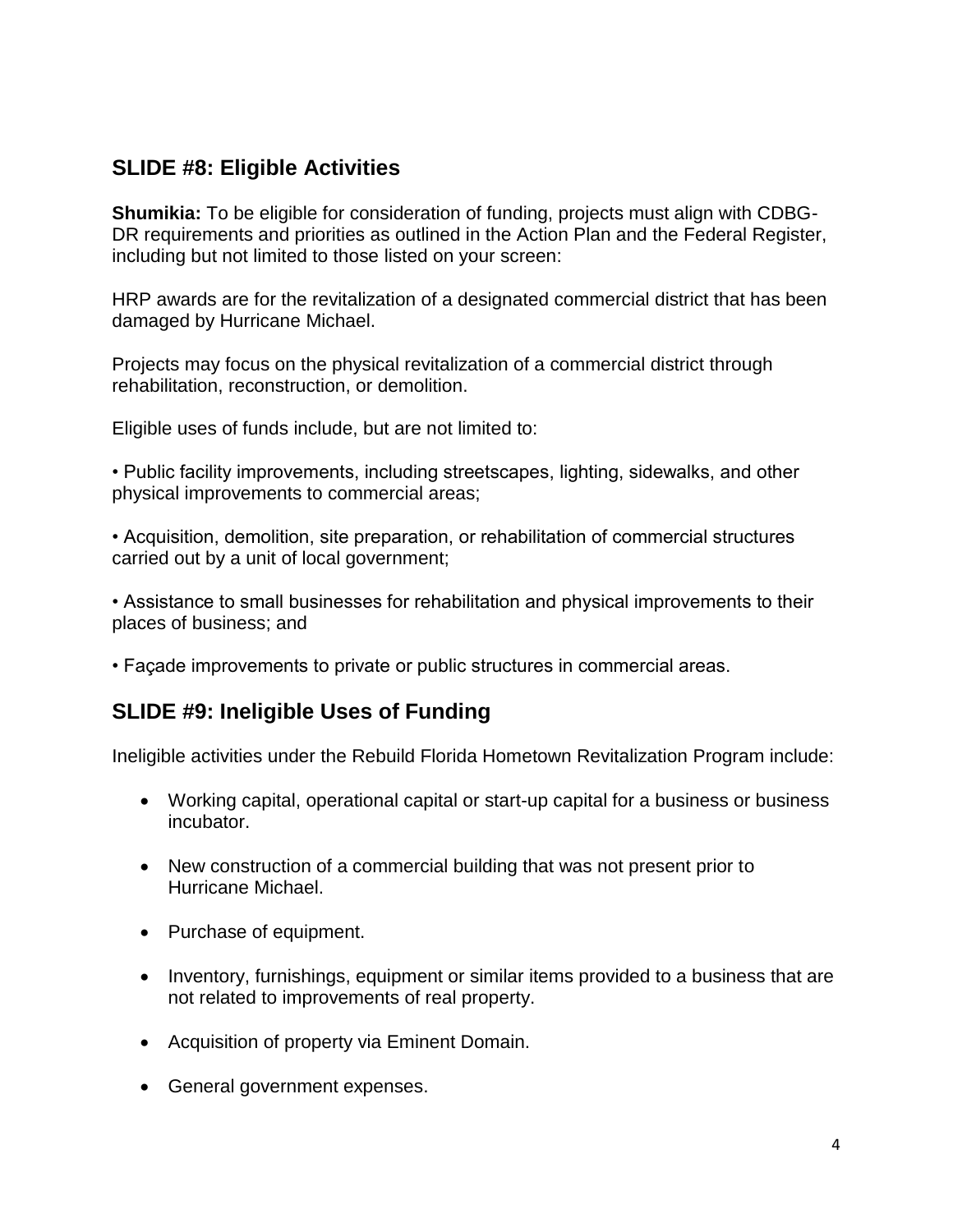# **SLIDE #10: Application Scoring Criteria**

**Shumikia:** DEO will apply a two-phased process to review applications. First, proposals must pass HUD CDBG-DR Threshold Compliance Criteria.

Second, DEO will review and score each proposal based on Scoring Criteria, as seen here.

If a proposal does not meet any of the Threshold Criteria, DEO cannot proceed to score it for funding consideration.

Threshold compliance criteria include benefit to LMI individuals and benefit to LMI areas. Projects or programs must also address a clear unmet need, be tied to Hurricane Michael, and primarily serve housing activities.

Once a proposal is determined to satisfy CDBG-DR's Threshold Compliance Criteria, then DEO will apply scoring based on the following Scoring Criteria for a maximum of 140 points:

**1. Overall LMI Benefit**: To meet this criteria and to receive a maximum of 30 points, the LMI score will be determined on the service area the project serves, in order to calculate the LMI score. The applicant should provide their LMI data for the project service area in a percentage form. For example, if the service area LMI is 65% DEO will multiply by 30 (the maximum amount of points) to receive the final LMI score of 19.5 points.

**2. Project Description:** For a maximum of 20 points, write an overview/summary, not to exceed 2,500 words, of the project being proposed.

- State the project purpose and include a description of the proposed activity.
- Next, specify the businesses that will be assisted by completion of this project.
- Then describe the tie-back to Hurricane Michael.
- Next, describe how the work will be done and the team assembled to complete work.
- Explain the method used to determine project funding requirements.
- Next, describe anticipated outcomes.
- Describe how the project will be maintained after it is completed.
- If not using the LMI national objective, provide justification for using slum or blight; or urgent need national objective.

**3. Project Impact:** For a maximum of 20 points, the applicant must describe the impact of the project in expanding permanent employment opportunities, including opportunities for LMI individuals.

**4. Leverage of Funds**: To receive 20 points, the applicant can leverage other funding sources for the project.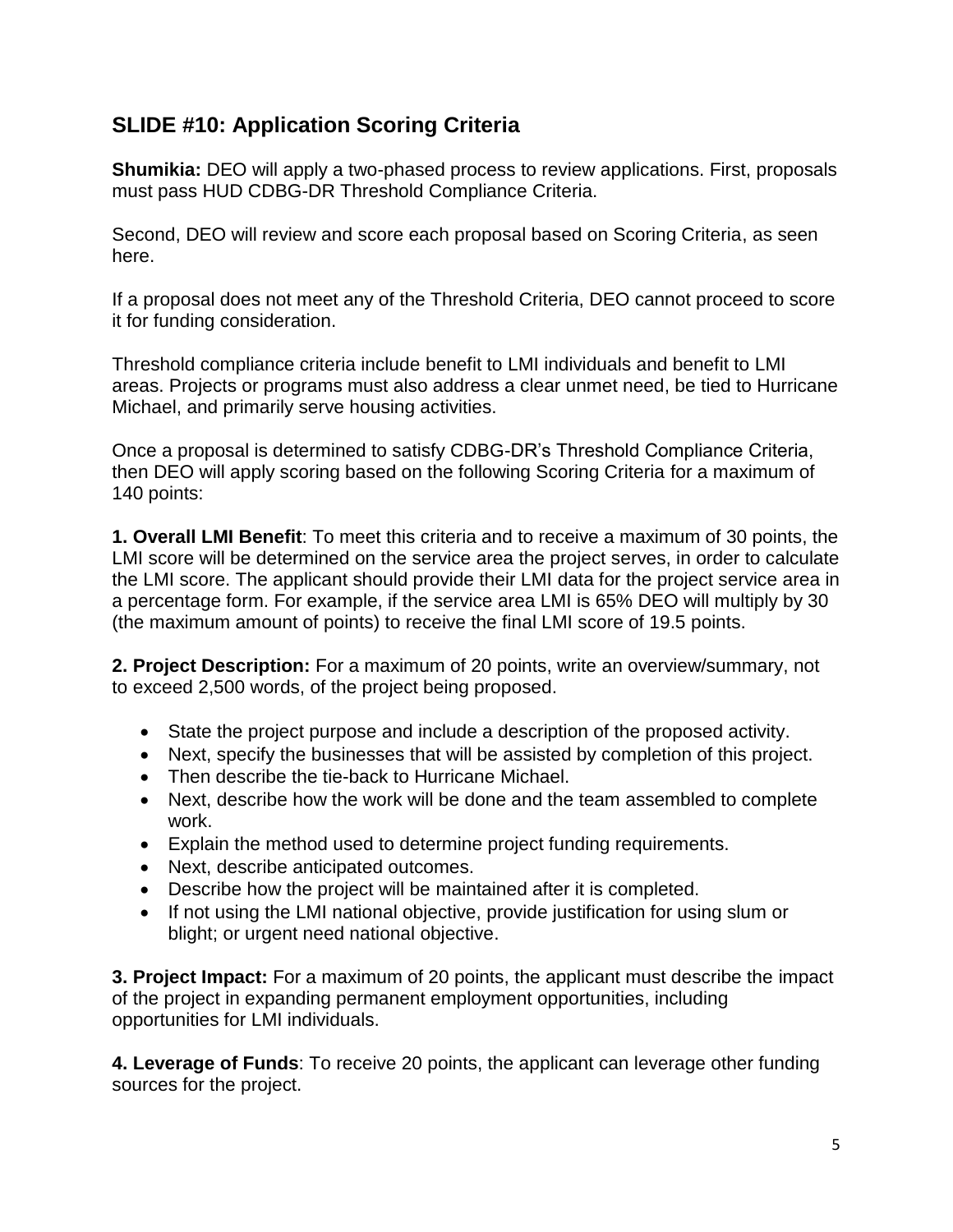-This can be achieved by using HRP funds as local match for federal programs such as FEMA PA, or when the community uses local funds to supplement the HRP funding.

**5. Management Capacity Plan:** To earn a maximum of 10 points, Provide a strategic plan overview of 1,500 words or less that addresses goals, stakeholders, the work plan (major tasks and deliverables), resources (staffing and budget) and monitoring/quality controls. Describe any community partnerships and roles. Identify the staff members who will be responsible and/or positions that will be filled for the HRP project management and maintenance. Provide a short profile on each person on your current staff who perform project-related tasks and a brief position description for any new hires who will be assigned to project work.

**6. Special Designation:** To receive 10 points, the application outlines the qualification as a special designation Rural Economic Development Initiative (REDI) eligible county or community.

**7. Budget**: For a maximum of 10 points, include your project budget using the Budget Worksheet provided as Appendix A. The project budget must be cost-reasonable, appropriate and accurate. Budgeted items must be consistent with the project description and tasks. The funding requested must meet the HRP minimum award of \$250,000. Applicants must demonstrate there is no duplication of benefits.

**8. Project Readiness:** To earn up to 10 points, planning is complete, and the project is ready to break ground after the completion of a required HUD compliant environmental review or assessment and funds are available. Initial planning has been completed and the procurement process is ready to begin.

**9. Project Located in a HUD or State-Identified MID Area:** To receive 10 points, the project must be located in a HUD-designated MID, if the project resides in a Statedesignated MID area, you can receive 5 points.

# **SLIDE #11: Technical Assistance**

**Shumikia:** DEO will provide Technical Assistance (TA) to Hometown Revitalization Program applicants. You may email your questions in advance to: [CDBG-](mailto:CDBG-DRMichaelHRP@deo.myflorida.com)[DRMichaelHRP@deo.myflorida.com.](mailto:CDBG-DRMichaelHRP@deo.myflorida.com)

If you are an eligible entity in a state-designated Fiscally Constrained County and in need of assistance with application development, including project identification, project cost determination, and scope of work preparation, you may also apply for the Rebuild Florida Technical Assistance Grant Program.

#### **SLIDE #12: Questions**